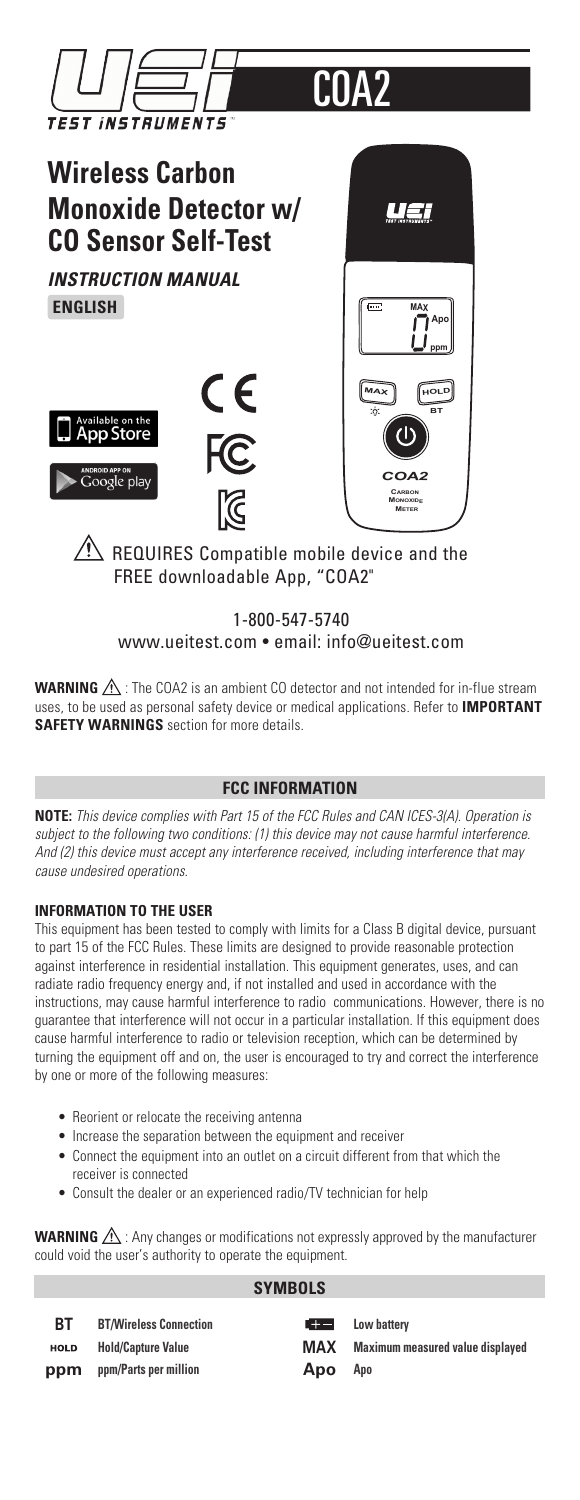#### **IMPORTANT SAFETY WARNINGS**

## **WARNING**

Read entire Safety Notes section regarding potential hazard and proper instructions before using this tester. In this manual the word "**WARNING**" is used to indicate conditions or actions that may pose physical hazards to the user. The word "**CAUTION**" is used to indicate conditions or actions that may damage this instrument.

#### **WARNING**

- To ensure safe operation and service of the tester, follow these instructions. Failure to observe these warnings can result in severe injury or death.
- This meter is designed for trade professionals who are familiar with the hazards of their trade. Observe all recommended safety procedures that include use of personal protective equipment.
- Carbon monoxide is life threatening even at relatively low concentrations. Be sure you understand the risks before investigating potential leaks.
- Do not use the tester if it appears damaged.
- Always adhere to national and local safety codes.
- This COA2 is specified to read Carbon Monoxide from 1-999ppm. The app may continue to read above this threshold. Professional safety precautions are recommended above 35ppm.
- Threshold safety levels are set to industry standards. By customizing these levels to higher CO ppm thresholds, users risk personal safety. These settings are saved and used after exiting and relaunching the App. To reset back to industry standards set the levels to: Green ≤ **9** ppm; Blue ≤ **34** ppm.
- Any changes or modifications not expressly approved by the manufacturer could void the user's authority to operate the equipment.

# **CAUTION**

- The COA2 is designed for ambient testing only. DO NOT place the instrument in flue gas or warm air streams.
- The COA2 is not designed for in-flue detection. Readings more than 999 ppm will damage the sensor in the COA2, even if readings continue above the 999ppm range.
- Ensure that the sensor vent at the top of the instrument is free from obstruction.

**NOTE:** *A quick instrument check can be performed by the smoke from a blown out match. Let smoke enter the* vent*. This will cause the indicated CO level to increase.*

#### **FEATURES**

- **• Wireless Connectivity**
- **• Visual LED alert**
- **• Audible alert**
- **• Backlight**
- **• Auto power off**
- **• Low battery indication**
- **Max capture**
- **Data Hold**
- **Belt Clip**
- **CO Sensor Self-Test**

#### **GENERAL SPECIFICATIONS**

- **• Operating Temperature:** 32° to 104°F (0° to 40°C)
- **• Storage Temperature**: 14° to 122°F (-10° to 50°C)
- **• Operating Humidity**: <80%
- **• Pollution Degree**: 2
- **• Over-range**: "OL" is displayed
- **• Dimensions:** 1.92 x 1.25 x 5.62" (49 x 32 x 143mm)
- **• Item Weight:** 0.35lb
- **• Calibration**: Recommended Annually
- **• Certification**: CE EMC & RED(STD EN 61326-1, EN 60950-1, EN 301 489-1), RoHS, FCC, KC
- **• Battery Type:** (AAA) 3
- **• Range:** 1~999ppm
- **• Resolution:** 1ppm
- **• Accuracy:** ± 3% or ± 2ppm (whichever is greater)
- **App Compatibility:** iOS®; 11.0 or newer and iPhone 5S or newer Android™; 6.0 or newer

**NOTE:** *Requires compatible mobile device and FREE downloadable App "COA2".*

- **Bluetooth**® **module:** BGX13P22GA-V21R
- **FCC ID for Bluetooth**® **module:** QOQBGM13P
- **RF Frequency Range:** 2400 MHz ~ 2483.5 MHz
- **RF Output Power (Max.):** 8 dbm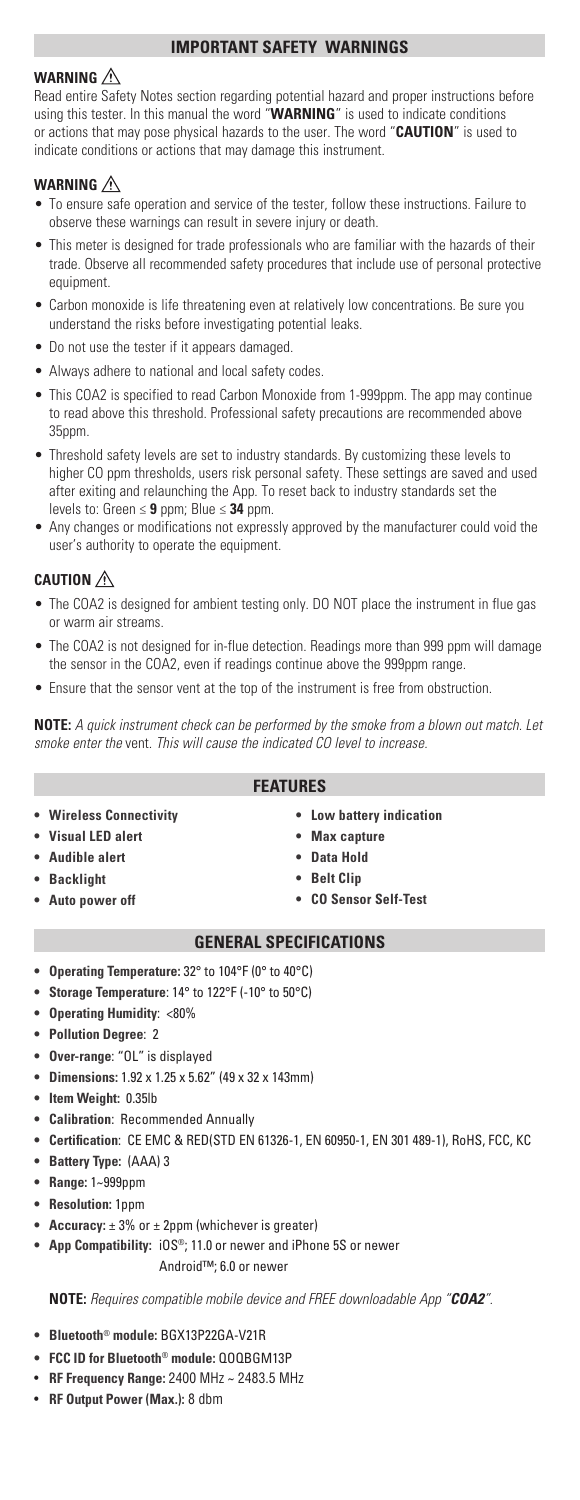## **DEVICE OVERVIEW**



**A. CO Sensor Vent**: For sensing CO levels (keep clear of obstructions).

## **B. LED Indicator**

- **•** 0 to 1 ppm: White
- **•** 2 to 9 ppm: Green
- **•** 10 to 34 ppm: Blue
- **•** ≥35 ppm: Red
- **C. Display**: View test results, function changes, wireless connection.
- **D. Max/Back Light Button**: Press to view Maximum levels, press again to return to live reading. Press and hold to turn on back light, press and hold again to turn off back light. Back light turns off after 2 minutes.
- **E. Hold/Wireless (BT) Button**: Press to hold current readings, press again to return to live reading. Press and hold to connect wirelessly, press and hold again to disconnect.

#### **F. Power Button**

- Press to power on tester, press and hold to power off tester. The COA2 activates a self Test and counts down from 50 when powered on. And counts down from 10 when powered off.
- Press and hold to disable Auto power off, when turning the tester on. If 25ppm CO (or greater) is detected, the tester cannot be turned off.

#### **G. Belt clip**

- **H. Battery Cover**
- **I. Serial Number**
	- **Audible Alert**: ≥35ppm

**Auto power off**: after 30 minutes non-use

## **BATTERY REPLACEMENT**



- Loosen the 2 captive screws that hold the battery cover and remove battery cover.
- Replace the old batteries with 3 new (AAA) batteries
- Replace the battery cover and tighten screws.

**NOTE:** *The COA2 will disconnect from the wireless device when batteries are too low to display correct settings.*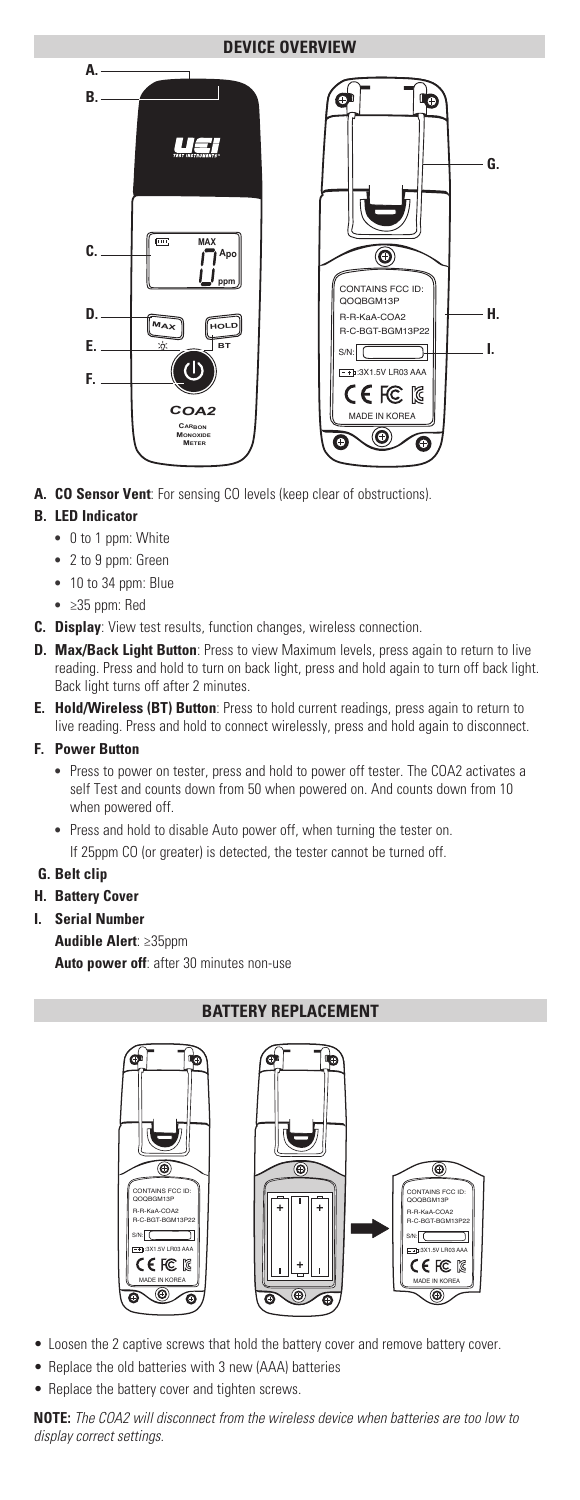#### **APP OVERVIEW**



- **A. Parts per million screen**
- **B. Hold:** Press the **HOLD button** to hold/capture the reading on the screen.
- **C. Record:** Press the **RECORD button** to record measurement test results.
- **D. Max:** Press the **MAX button** to capture the maximum values.
- **E. Graph:** Press the **GRAPH button** to see a live graph of test readings.

#### **MENU SCREEN**

**A. Disconnect from Device:** Press to disconnect from device

# **B. Settings:**

- **General**
- **• Button Sound:** On/Off
- **• Button Vibration:** On/Off
- **• Refresh Rate:** 100ms to 1000ms

**Recording**

- **• Continuous Recording**: Record until user stops recording
- **• Max Samples:** Max number of samples in a log file 100 to 1000
- **Logging Interval**: Interval between the recorded adjacent samples
- **• Minutes:** 0 to 59
- **• Seconds:** 1 to 59
- **C. Info:** Press the **INFO button** to view information about the App, including version.
	- **• Manual:** Press the **Manual button** to view the COA2 manual
- **D. UEi Apps:** Press the UEi Apps button to get to UEi master Apps
- **E. Logs:** Press the **LOGS button** to view a list of recorded samples
	- **• Title**
		- **• Date**
		- **• Recording Interval:** Set in Menu screen
		- **• Number of Samples:** Set in Menu screen

#### **F. Summary Information**

- **• Maximum Value:** In ppm
- **• Average Value:** In ppm
- **• Minimum Value:** In ppm
- **G. Samples**
	- **• Date**
	- **• Time**
	- **• Value**
- **H. Export:** Press the **EXPORT button** to email/export results in either CSV value, Graph in PNG or Graph in JPEG. Highlight the Log to be exported. Press the **Send Data button** to enter the recipient email